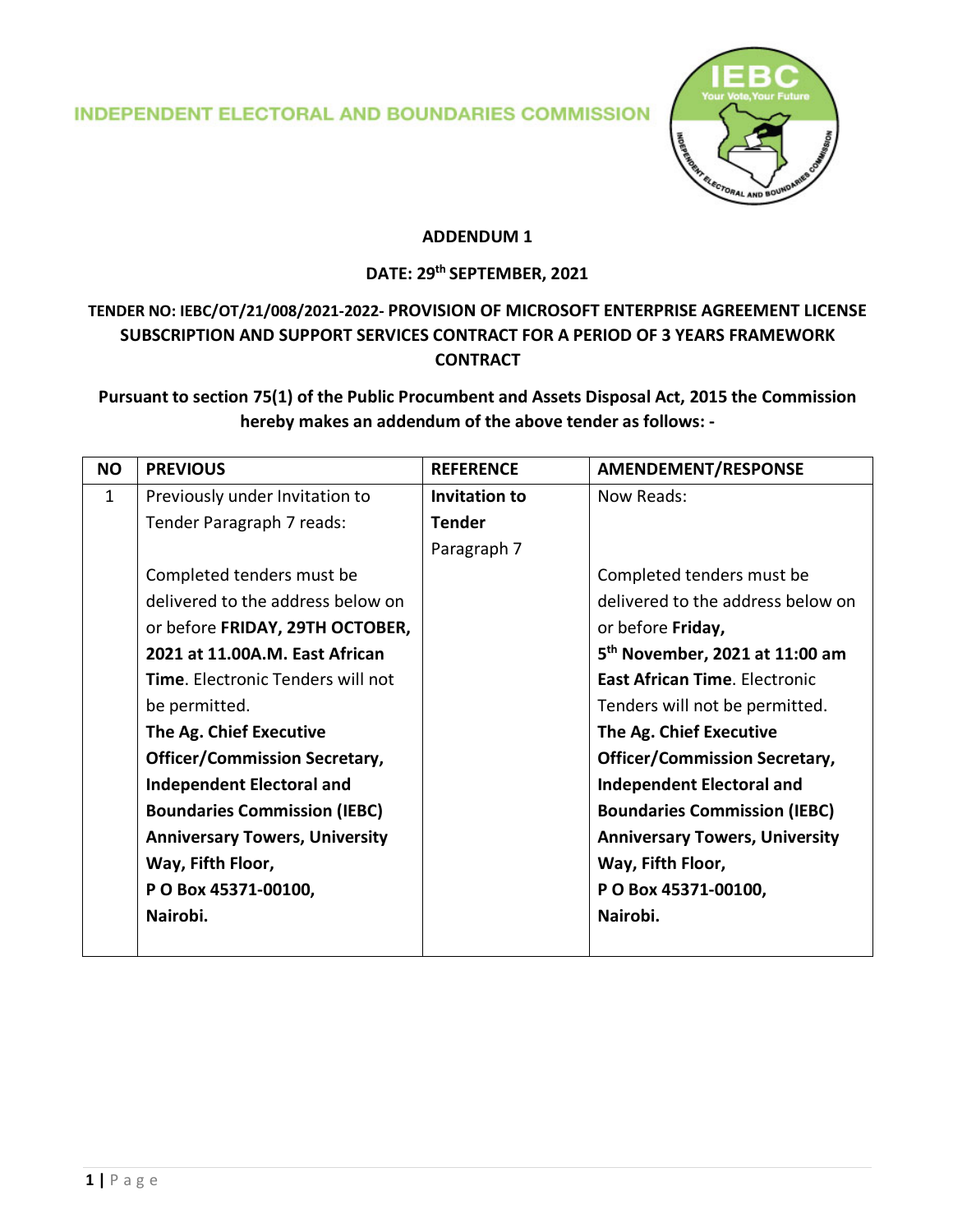### **PREVIOUS PRICE SCHEDULE**

### **1. The Specifications and Priced Activity Schedules**

| Date:                                                | ITT No:                                                   |                | Alternative No:                                                                  |                                  | Page No of                          |                                     |
|------------------------------------------------------|-----------------------------------------------------------|----------------|----------------------------------------------------------------------------------|----------------------------------|-------------------------------------|-------------------------------------|
|                                                      |                                                           |                |                                                                                  |                                  |                                     |                                     |
| 1                                                    | $\overline{2}$                                            | $\overline{3}$ | $\overline{4}$                                                                   | 5                                | 6                                   | 7                                   |
| Service No.                                          | Description of<br><b>Services</b>                         | Unit           | Delivery Date                                                                    | Quantity<br>and Physical<br>unit | <b>Unit Price</b>                   | Total Price per<br>Service(Col.5*6) |
| <i>s</i> insert<br>number of<br>the Service<br>Line] | [insert name of<br>Service]                               |                | [insert]<br>delivery date<br>at place of<br>final<br>destination<br>per service] | [Insert]<br>number of<br>units]  | [insert unit]<br>price per<br>unit] | [insert total price]<br>per unit]   |
| Service<br>Line No 1                                 | Microsoft 365<br>Enterprise E3                            | No.            | 3 years<br>framework<br>contract                                                 |                                  |                                     |                                     |
| Service<br>Line No.2                                 | Office 365<br>Enterprise E3                               | No.            | 3 years<br>framework<br>contract                                                 |                                  |                                     |                                     |
| Service<br>Line No.3                                 | Microsoft<br>Defender<br>Advanced<br>Threat<br>Protection | No.            | 3 years<br>framework<br>contract                                                 |                                  |                                     |                                     |
| Service<br>Line No 4                                 | <b>Cloud Hosting</b><br><b>Services</b>                   | No.            | 3 years<br>framework<br>contract                                                 |                                  |                                     |                                     |
| Service<br>Line No 5                                 | Support and<br>Maintenance                                | No.            | 3 years<br>framework<br>contract                                                 |                                  |                                     |                                     |
| <b>Total Tender Price</b>                            |                                                           |                |                                                                                  |                                  |                                     |                                     |

**Name of Tenderer…………………………………[insert complete name of Tenderer][signature of Tenderer] [signature of person signing the Tender]Date[insert date]**